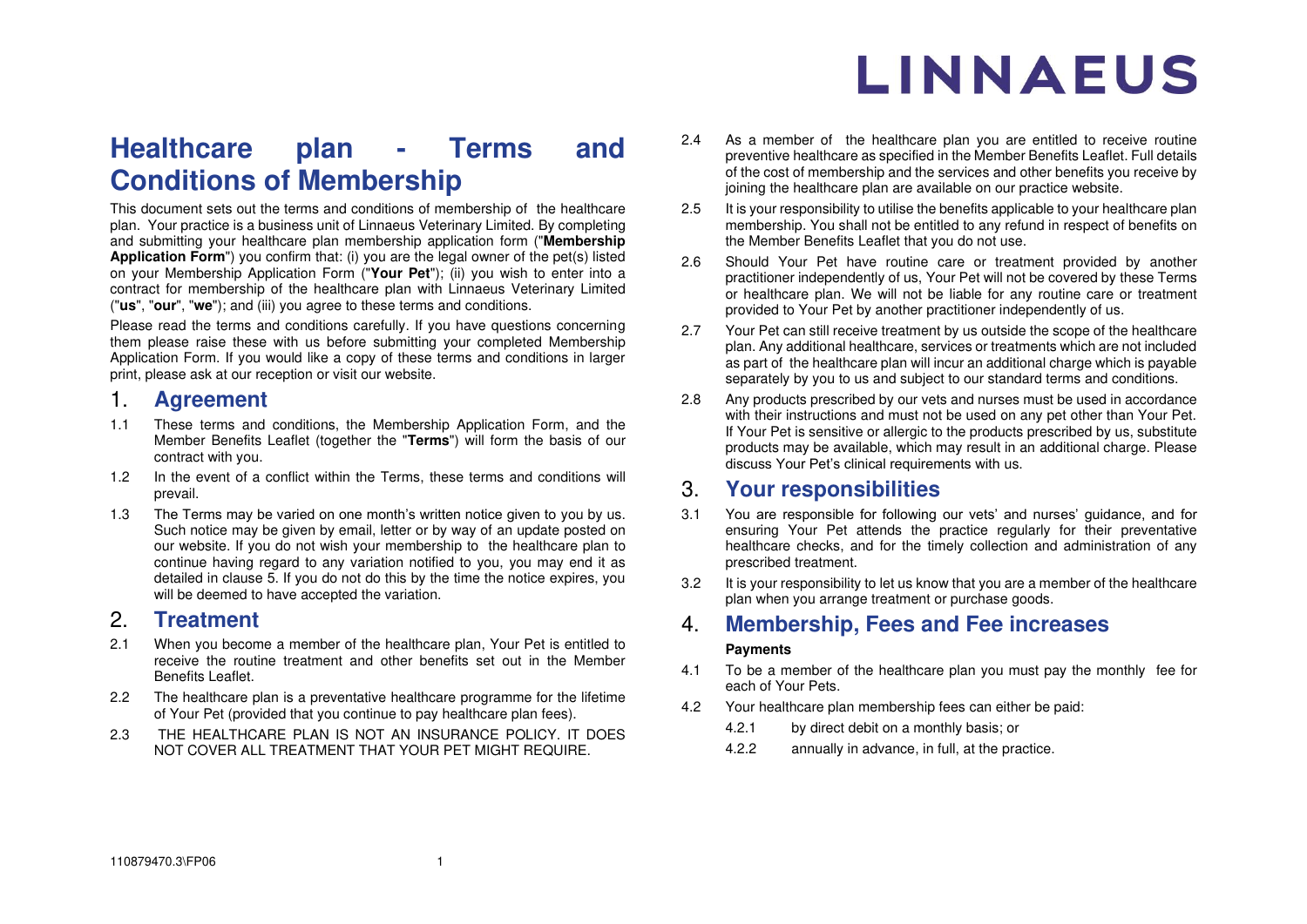4.3 If you pay your healthcare plan membership fees annually, we will contact you and invite you to renew for a further year towards the end of your existing year or you may approach the practice directly to renew. On renewal you can pay in accordance with clause [4.2](#page-0-0) and either set up a monthly direct debit or pay annually in advance at the then current healthcare plan rates. If you do not pay in advance of the expiry of your existing year, your healthcare plan membership will automatically terminate at the end of your existing year.

#### **Direct Debit**

- 4.4 Unless you make an annual payment in accordance with clause [4.2.2,](#page-0-1) your monthly membership fees will be collected by Direct Debit on our behalf by The Animal Healtcare Company. Therefore, your bank statements will show a payment to Animal Healthcare on behalf of us.
- 4.5 For the avoidance of doubt, your contract is with us. The Animal Healthcare Company merely provides support to the practice, which includes transferring your payments and providing customer support in relation to Direct Debit payments.
- 4.6 If you have any queries in relation to the administration of your Direct Debit then please contact The Animal Healthcare Company on 0117 3700300 or email pcp@premiervetalliance.co.uk

#### **Alteration of monthly fees and categories**

- 4.7 The healthcare plan monthly fee will be reviewed and may be subject to increase at regular review intervals. If you pay annually you will be notified of the following year's price when you come to renew your membership at the end of your existing year.
- 4.8 Your healthcare plan monthly fee or the price you are quoted for an annual renewal may also change upon Your Pet reaching different age and weight thresholds, as set out on our practice website.
- 4.9 If you pay your healthcare plan fees monthly and we change your Pet's monthly fees, you will be given at least 30 days' written notice. If you do not agree to the change, you can terminate your contract for the healthcare plan membership in accordance with clause [5.](#page-2-0) Where you choose to pay annually and we notify you of a change to the annual charge for the upcoming year, you are free to not renew.
- 4.10 Should there be a decrease in your healthcare plan monthly fee or variation in the discount available to you, your Direct Debit will be changed at the next available Direct Debit payment date.
- 4.11 Where you are given notice of an increase in your healthcare plan monthly fee, your Direct Debit will be changed at the end of the notice period, unless you cancel your membership in accordance with clause [5.](#page-2-0)
- <span id="page-1-0"></span>4.12 If you need to change your bank details or any collection dates please contact The Animal Healthcare Company on 0117 3700300 or email [pcp@premiervetalliance.co.uk](mailto:pcp@premiervetalliance.co.uk) three working days prior to the due date for collection. You will not be charged for the changes stated in this clause [4.12.](#page-1-0)

#### **Renewal**

- 4.13 Where you pay monthly, your healthcare plan membership is a rolling membership for Your Pet and no renewal fee will apply (although we may increase the price from time to time as described above). Your membership and monthly fees will continue to be payable monthly until your healthcare plan membership is ended.
- 4.14 Where you pay annually, you will be quoted a new price for an annual renewal at the end of your then current year.

#### **Non-payment**

- 4.15 If we are unable to collect your monthly payment we will inform you accordingly and attempt to collect the payment from your account within 10 days. You will be charged a £10 administration fee if any of your Direct Debit instalments is returned unpaid. Your healthcare plan membership will be terminated if you default on three successive payments.
- 4.16 If you cancel your Direct Debit for any reason at anytime, we will treat our contract with you as terminated.
- 4.17 If your healthcare plan membership is cancelled automatically because of failed direct debits, or if you cancel your Direct Debit for any reason, your account will be reviewed and you will be charged the full price of any products and services received during the course of your membership, minus any membership fees received to date.
- 4.18 We reserve the right to suspend membership if you have any outstanding debt with us for any treatment or medication outside of healthcare plan that is more than seven days overdue. Your membership will be reactivated once payment of the debt is made in full.

#### **Deceased/Rehomed Pets**

4.19 In the event Your Pet dies or you rehome Your Pet, your membership will be cancelled as soon as reasonably practicable subject to you notifying us of the same. In such instances we will credit or debit you as appropriate to reflect your membership cancelling.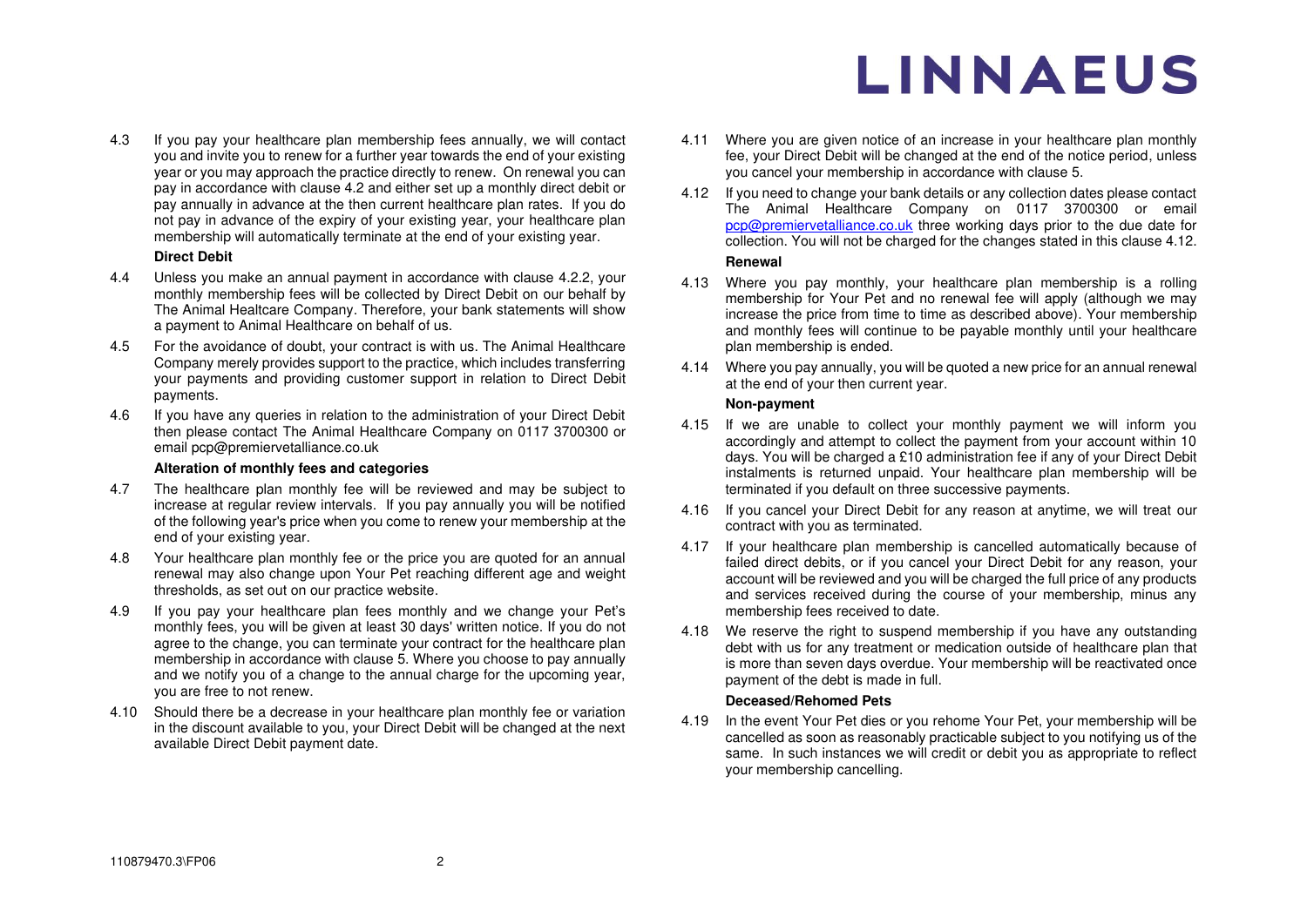## <span id="page-2-0"></span>5. **Ending our agreement / cancelling your membership**

- 5.1 You may cancel your membership at any time upon one month's written notice to us following expiry of a minimum term of 12 months from the date that Your Pet joined healthcare plan.
- <span id="page-2-1"></span>5.2 Upon cancellation we will review your account and, where applicable, we may charge you retrospectively the full price of any products and services received in the period between the joining date and the cancellation date (at the full list price as set out on our practice website and/or provided to you at the time of registration), minus any membership fees received to date. You will also be liable for the costs of all services and products supplied which were not covered by healthcare plan benefits and which are still outstanding to be paid.
- 5.3 If you pay for your fees annually in advance in accordance with clause [4.2.2](#page-0-1)  and you terminate your membership part way through the year, you will not receive a refund for the remainder of the year for which healthcare plan membership applied and will remain liable for all additional payments outlined at clause [5.2 a](#page-2-1)bove.
- 5.4 We reserve the right to terminate your membership by giving you one month's written notice, for any reason that we consider reasonable and necessary.
- 5.5 Unpaid bills relating to your membership fees may be referred to a third party debt collection agency.
- 5.6 We reserve the right to refuse applications for healthcare plan membership and its benefits.

### 6. **Complaints**

Should you ever have cause to complain about the service you receive, please follow the practice's normal complaints procedure (available on request).

### 7. **How we use your information**

Your privacy and personal information are important to us. Any personal information that you provide to us will be dealt with in line with our Privacy Policy, which is accessible on the following website at <https://www.mars.com/privacy-policy-us>and explains what personal information we collect from you, how and why we collect, store, use and share such information, your rights in relation to your personal information and how

to contact us and supervisory authorities if you have a query or complaint about the use of your personal information.

### 8. **General**

- 8.1 All notices given to us under the provisions of these Terms must be in writing and sent to Friars Gate, 1011 Stratford Road, Shirley, West Midlands, B90 4BN, UK. When we write to you by post, we will use the address most recently provided.
- 8.2 For the purposes of the Contracts (Rights of Third Parties) Act 1999 this agreement is not intended to, and does not, give any person who is not a party to it any right to enforce any of its provisions.
- 8.3 We shall only be liable for any loss or damage suffered by you which is a reasonably foreseeable consequence of a breach of these Terms. Any treatment received, services rendered, or medicines dispensed to you by us will be handled in accordance with and subject to our standard terms and conditions (available on request).
- 8.4 For the avoidance of doubt we have absolute discretion as to the medications and treatments provided as part of the healthcare plan.
- 8.5 Your membership to the healthcare plan is not transferrable.
- 8.6 These Terms are governed by the laws of England. The courts of England shall have exclusive jurisdiction over any claim or dispute arising under the Terms.



#### **The Direct Debit Guarantee**

- o This Guarantee is offered by all banks and building societies that accept instructions to pay Direct Debits.
- o If there are any changes to the amount, date or frequency of your Direct Debits The Animal Healthcare Company will notify you 10 working days in advance of your account being debited or as otherwise agreed. If you request The Animal Healthcare Company to collect a payment, confirmation of the amount and date will be given to you at the time of the request.
- o If an error is made in the payment of your Direct Debit, by The Animal Healthcare Company or your bank or building society, you are entitled to a full and immediate refund of the amount paid from your bank or building society – If you receive a refund you are not entitled to, you must pay it back when The Animal Healthcare Company asks you to.